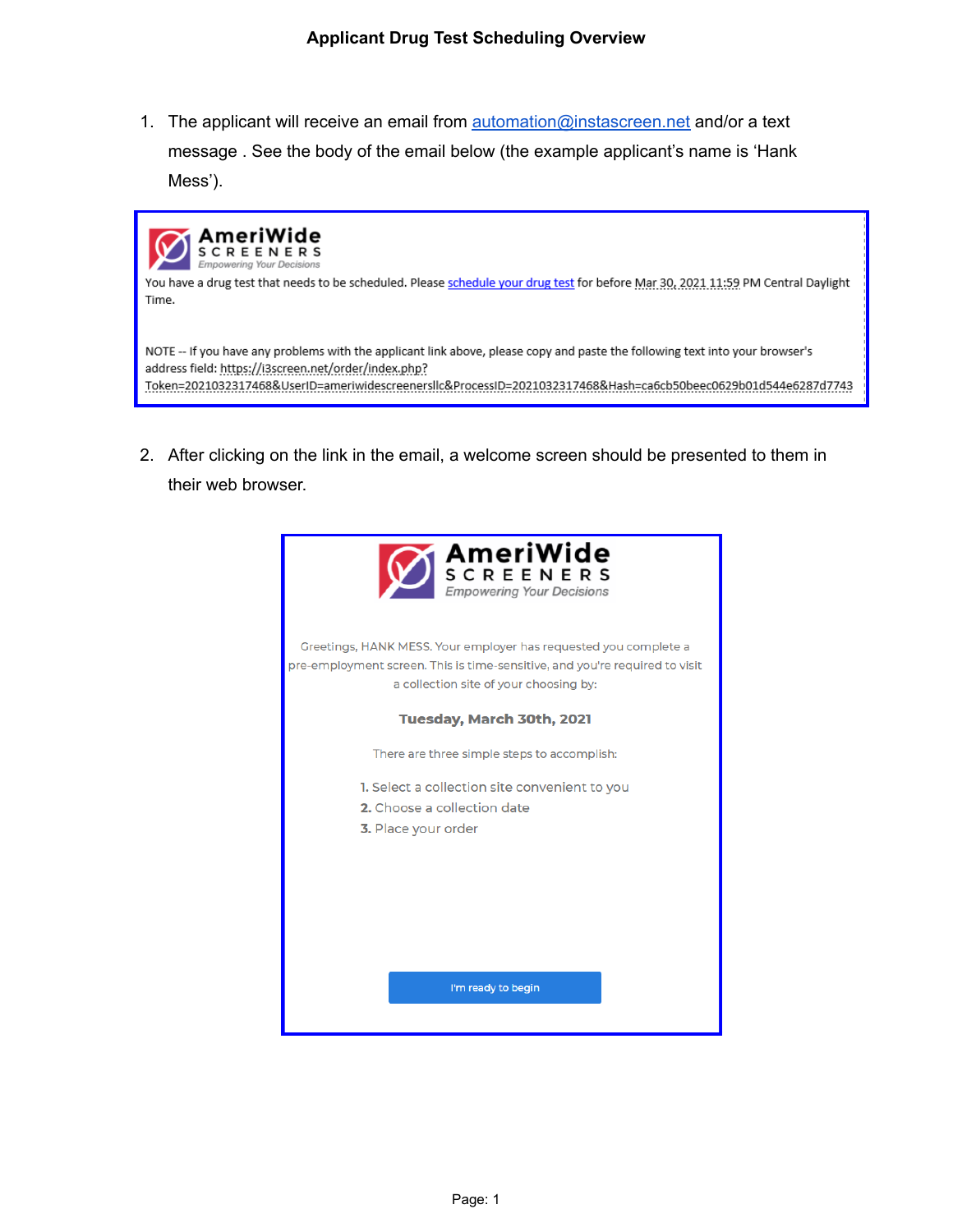3. They will be presented with nearby collection sites of which they can choose.

| AmeriWide<br>S<br>C<br>REEN<br><b>Empowering Your Decisions</b>                                                      |                         |                                                                                  |                                                                                            | • You are required to visit a collection site            | Tuesday, March 30th, 2                         |
|----------------------------------------------------------------------------------------------------------------------|-------------------------|----------------------------------------------------------------------------------|--------------------------------------------------------------------------------------------|----------------------------------------------------------|------------------------------------------------|
| tollection sites found near:<br>MAIN ST<br><b>LLAS. TX 75240</b>                                                     | Select site             | $\overline{\mathbf{3}}$<br>$\overline{\mathbf{2}}$<br>Choose date<br>Place order | <b>HANK MESS</b><br>Case: 2021032317468                                                    |                                                          | <b>FAQs   Old Schedul</b>                      |
| ange Search Location<br>Sites As: List Map                                                                           |                         |                                                                                  | vinage<br>The Colony                                                                       | Lucas                                                    |                                                |
| $\mathbf{r}$ (1)                                                                                                     | Show Results: 5 10 20   | Satellite<br>Map                                                                 | Lewisville                                                                                 | (75)                                                     |                                                |
| JEST DIAGNOSTICS - DALLAS, TX (GASTON)<br>Gaston Avenue<br>E 270<br>as, TX 75246                                     | $\bullet \diamond$      | Roanoke<br>aslet<br>(114)<br><b>EST</b>                                          | <b>Flower Mound</b><br>स्रत<br>Carrollton<br>(12)<br>Coppell                               | Plano<br>Murphy<br>Wylie<br>(190)<br>6 hardson 7<br>(78) | Lavon<br>(205)<br>Royse City<br>Fate           |
| : Mon Tue Wed Thu Fri Sat Sun                                                                                        | <b>Select this Site</b> | Keller<br>(121)<br>(26)<br>(37)                                                  | Grapevine<br><b>Farmers</b><br>Branch<br>635<br>行了<br>(360)<br>$9$ m $\frac{1}{327}$       | Garland<br>Rowlett<br>壺                                  | Rockwall<br>(276)                              |
| ABCORP - DALLAS, TX (GASTON AVE)<br>Gaston Ave<br>104<br>as, TX 75246                                                | $\bullet \diamond$      | North<br><b>Richland Hills</b><br>संज्ञा<br><b>Haltom City</b>                   | Euless<br>$\overline{\mathbf{2}}$<br>Irving<br>(360)<br><b>Dallas</b>                      | -5<br>Sunnyvale<br>壶<br>(80)                             | Heath<br>(205)                                 |
| : Mon Tue Wed Thu Fri Sat Sun                                                                                        | Select this Site        | rt Worth<br>620<br>Arlington<br>(287)                                            | 硒<br><b>Grand Prairie</b><br>壺                                                             | (352) Mesquite<br>Balch Springs<br>ত্ত<br>(175)<br>崗     | Forney<br>(557)                                |
| UEST DIAGNOSTICS - DALLAS, TX (N BUCKNER BLVD) ** APPTS REQUIRED**<br>North Buckner Boulevard<br>202<br>as, TX 75218 | $\bullet \diamond$      | 顿<br>Ø<br>Forest Hill                                                            | 壱<br>10<br>Duncanvi <sup>e</sup><br>祘<br>$\left\{ \begin{matrix} 67 \end{matrix} \right\}$ | Hutchins<br>Seagoville                                   | Talty<br>Crandall                              |
| : Mon Tue Wed Thu Fri Sat Sun                                                                                        | <b>Select this Site</b> | vley<br>Mansfield<br>Burleson                                                    | DeSoto<br>Cedar Hill<br>359<br>Red Oak                                                     | Lancaster Wilmer<br>Combine<br>Ferris                    | Kaufr<br>(34)                                  |
| UEST DIAGNOSTICS - MESQUITE, TX (I-30 EAST)<br>$\blacksquare$ I-30 EAST                                              | $\bullet \diamond$      | $\overline{174}$<br>Google                                                       | (287)<br>$\binom{67}{ }$                                                                   | 朚                                                        | Scurry<br>Map data @2021 Terms of Use Report a |

4. When choosing a collection site, the below pop-up will display giving the contact information, address, hours, and other pertinent information about the site.

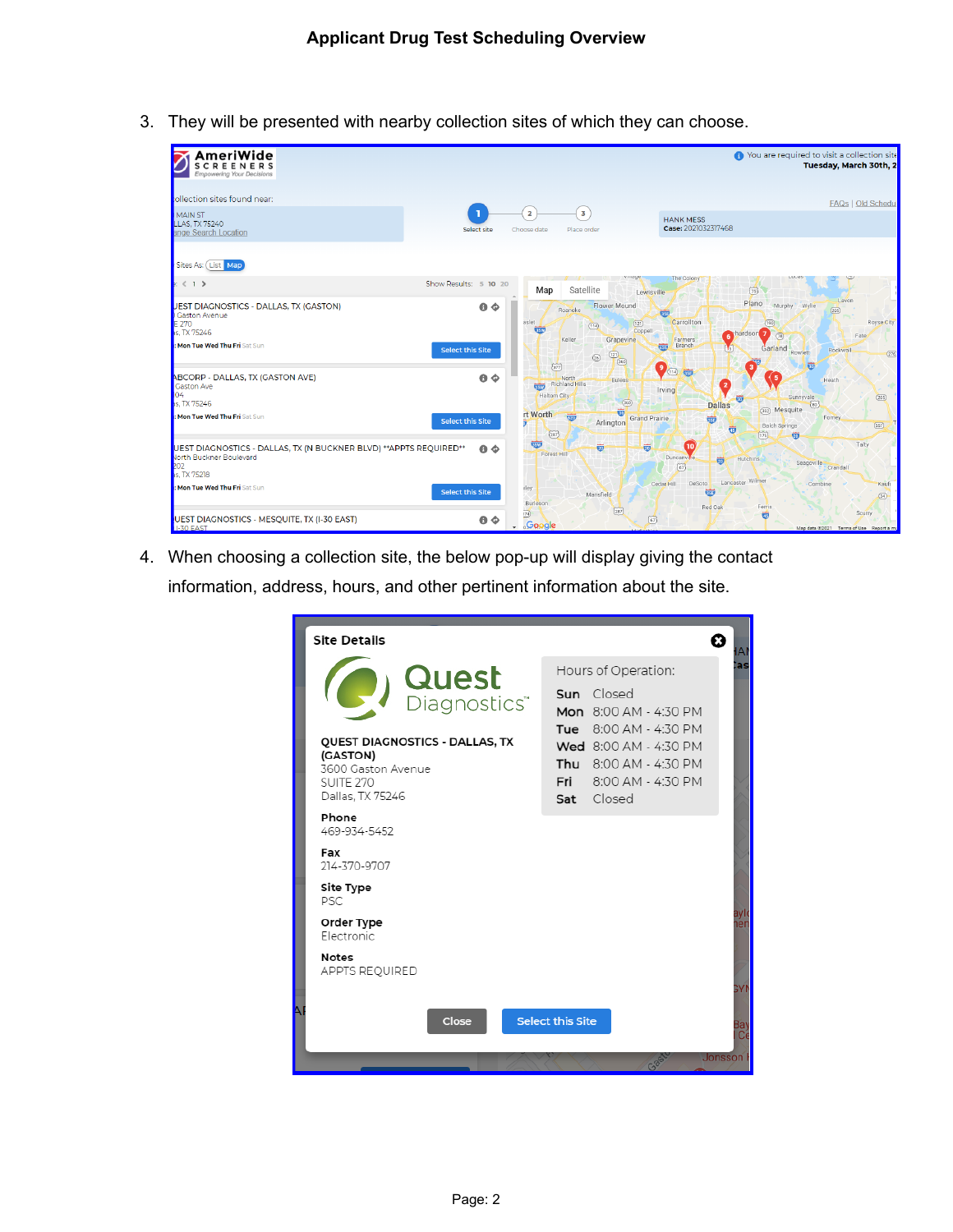5. After selecting the site, the applicant will be presented with a screen to select a date for their drug test. (**Most sites do not require an appointment and the drug test can be taken at any point up to the expiration date.**)

| AmeriWide<br><b>SCREENERS</b><br><b>Empowering Your Decisions</b>                                                  |          |                                                |                |                   |                               |                           |                 | ← You are required to visit a collection site by<br>Tuesday, March 30th, 2021 |
|--------------------------------------------------------------------------------------------------------------------|----------|------------------------------------------------|----------------|-------------------|-------------------------------|---------------------------|-----------------|-------------------------------------------------------------------------------|
| You have selected:                                                                                                 |          |                                                |                |                   |                               |                           |                 |                                                                               |
| QUEST DIAGNOSTICS - DALLAS, TX (GASTON)<br>3600 Gaston Avenue<br>SUITE 270<br>Dallas, TX 75246<br>Details   Change |          |                                                |                | n,<br>Select site | $\overline{2}$<br>Choose date | $\sqrt{3}$<br>Place order |                 | <b>FAQs</b>   Old Scheduler<br><b>HANK MESS</b><br>Case: 2021032317468        |
| Hours of Operation:                                                                                                | March    | $\blacktriangledown$ 2021 $\blacktriangledown$ |                |                   |                               |                           | $\leftarrow$    | Selected Day:                                                                 |
| Sun Closed                                                                                                         | Sun      | Mon                                            | Tue            | Wed               | Thu                           | Fri                       | Sat             | Click on a day on the calendar to select it.                                  |
| Mon 8:00 AM - 4:30 PM<br>8:00 AM - 4:30 PM<br>Tue                                                                  | 28       |                                                | $\overline{2}$ | 3                 | 4                             | 5                         | 6               | Note: Most sites do not require appointments and you can                      |
| Wed 8:00 AM - 4:30 PM<br>8:00 AM - 4:30 PM<br>Thu                                                                  | 7        | 8                                              | 9              | 10 <sup>°</sup>   | $\mathbf{u}$                  | 12                        | 13              | go on any day up to the testing deadline.                                     |
| 8:00 AM - 4:30 PM<br>Fri<br>Closed<br>Sat                                                                          | 14       | 15                                             | 16             | 17                | 18                            | 19                        | 20              |                                                                               |
|                                                                                                                    | 21       | 22                                             | 23             | 24                | 25                            | 26                        | 27              |                                                                               |
|                                                                                                                    | 28       | 29                                             | 30             | 31                | T.                            | $\overline{2}$            | 3               |                                                                               |
|                                                                                                                    | $\angle$ | 5                                              | 6              | 7                 | 8                             | 9                         | 10 <sup>°</sup> |                                                                               |
|                                                                                                                    |          |                                                |                | Go to Today       |                               |                           |                 |                                                                               |
|                                                                                                                    |          |                                                |                |                   |                               |                           |                 |                                                                               |
|                                                                                                                    |          |                                                |                |                   | This is a good day for me     |                           |                 |                                                                               |
|                                                                                                                    |          |                                                |                |                   | Or, Pick another site         |                           |                 |                                                                               |

6. After selecting the date, a screen confirming the order will be displayed. If anything displayed on this screen is incorrect, the applicant has the option to go back to previous screens.